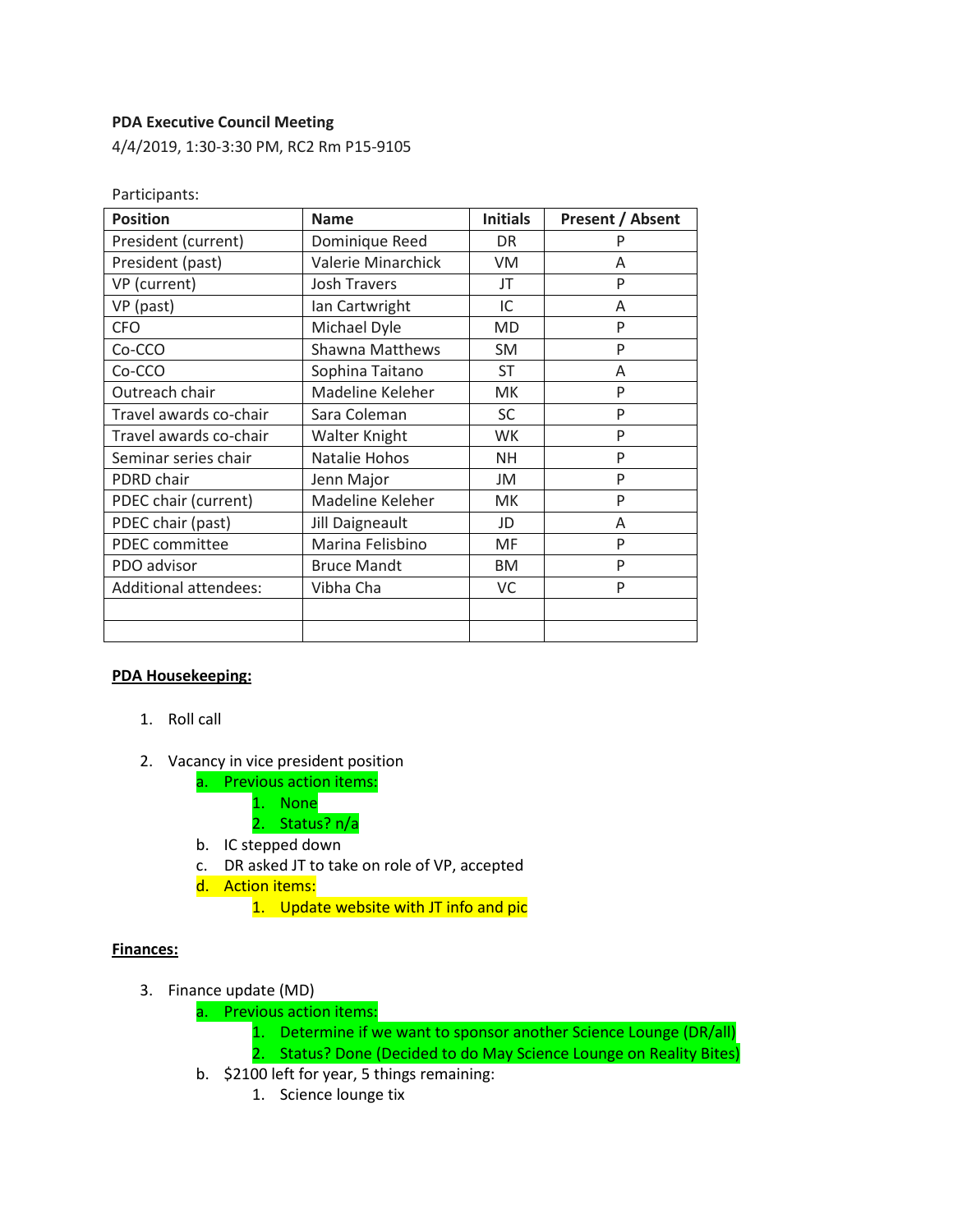- 1. Reduce number of tix (15 this time), spent 375 last time, budgeted 300 this time
- 2. MF- set requirement that people who went last time can't go this time
- 2. Town hall
	- 1. Budgeted 420 but DR estimates to be less
		- 1. This is food-only budget but we also need swag
		- 2. How many people there last time?
			- 1. MD- looking at last year, purchased about 300 replicates of swag, allocate about \$500
	- 2. NH- need more pens for swag, need to order that soon
	- 3. BM- uses Sincerely Yours company, familiar with working with the university since need to have official logo and permission (?)
	- 4. Nix flash drives bc too expensive
	- 5. DR received request for coffee mugs
	- 6. MK lunch bags
	- 7. DR special lanyards for departmental reps
- 3. Coffee hrs- prob need \$40 per coffee hour for remainder of the year (3 x \$40)
- 4. Happy hrs
- 5. PDA poster for NPA
- 6. YHIS
	- 1. Requesting \$300
- 7. SITN (\$150 promised at last meeting)
- c. After paying for first 4 things, that leaves about \$1k, 4600-700 after paying for YHIS
- d. Action items:
	- 1. Update budget with amounts for P2P, coffee hours, YHIS, SITN (MD)
	- 2. Send updated budget projection for remaining year (MD)

### **Community Development:**

- 4. Town Hall update
	- a. Previous action items:
		- 1. Swag inventory (DR/IC/MK)
		- 2. Reserve food (DR)
		- 3. Status? Done
	- b. Need food for 65 people
	- c. Budget in \$ for tip
	- d. Decided on Panera
		- 1. Food will be delivered at 9 am
	- e. BM- when to start promoting?
		- 1. DR- will start promoting 1 month ahead of time, send out invitations via email, mention at coffee hours, hang flyers
		- 2. BM- Piktochart- nice for making flyers
		- 3. MF- Canvas also makes nice flyers
	- f. Since May is mental health awareness month, is there something we can do at the town hall to incorporate this since this is our theme?
		- 1. SM- thought about something simple like a 5-min guided breathing exercise to maintain wellness theme
	- g. Action items: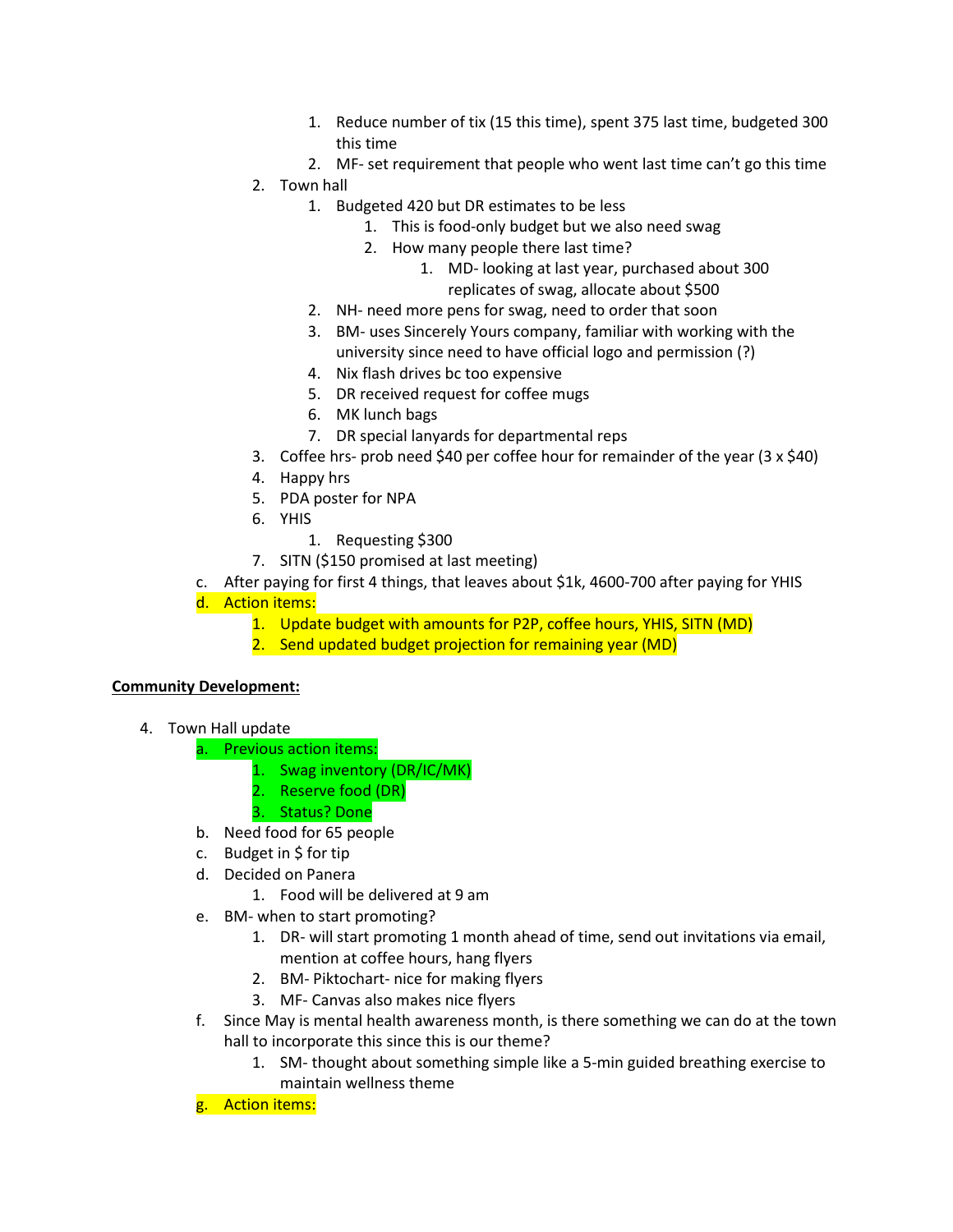- 1. Finish food order and submit (DR)
- 2. Find a link for guided meditation (NH)
- 5. New postdoc orientations
	- 1. Previous action items:
		- 1. PDA exec council continue to sign up to attend monthly orientations so it's not the same person all the time (all) (ongoing)
		- 2. Status? Ongoing but needs to be improved
	- 2. What's the problem with getting people on PDA council to sign up?
	- 3. Action items:
		- 1. Re-send google doc for signing up for orientation (DR/JT)
		- 2. PDA council find time to sign up (all)
- 6. P2P
	- a. Previous action items:
		- 1. Update P2P calendar with correct topics (DR)
		- 2. Status? Done
	- b. How to take P2P and convert it into something concrete
	- c. 64 people have attended cumulatively since July 2018
	- d. DR- it's a lot of work to do every month; was planning to end it in May
		- 1. NH- let's get someone involved to take over P2P every month to champion it
		- 2. BM- doesn't need to change in the charter
		- 3. JT- roll P2P into engagement committee, happy to help out with P2P and engagement duties
	- e. Perception of P2P is inconsistent- struggling with identity
		- 1. Seems like it's marketed as a seminar but it's actually more of a discussion
		- 2. How to give more realistic idea of what to expect
		- 3. BM- "what you say when faculty aren't around", be more explicit about being a peer experience group
	- f. Action items:
		- 1. Put a direct anonymized quote on the flyer to give more of an idea what to expect (SM/DR)

# 7. Campus organizations and groups update (JT)

- a. Previous action items:
	- 1. None
	- 2. Status? n/a
- b. Start to attend more meetings, connect with different groups on campus, AIA/SACNAS, so they know the PDA has a presence, sort of a liaison position
- c. Keep up appearances
- d. All the acronyms get confusing
- e. BM- there are officially university affiliated groups and university associated groups 1. i.e. PDA is affiliated (get \$), WiSTEM is associated (different treatment)
- f. Action items:
	- 1. Decide which groups to target and how to split it up (MF/JT)
- 8. National Postdoc Association meeting poster
	- a. Previous action items: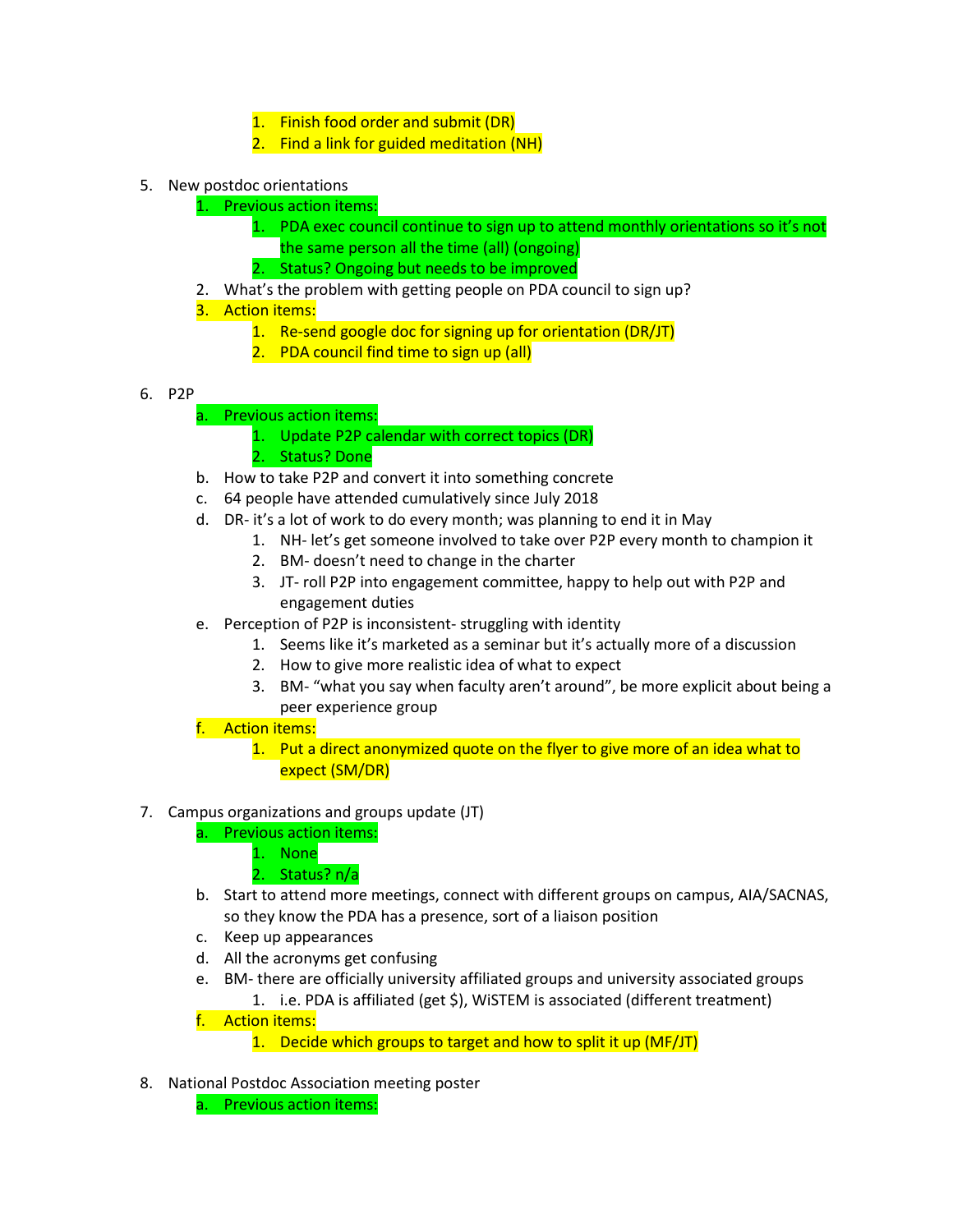1. None

2. Status? n/a

- b. BM- probably not helpful for a bunch of people to chime in with little things to fix
	- 1. MD- Can do it in phases, NH/MK/DR take first swing at it, then send it around for everyone to check it out
- c. BM- content-wise, YHIS doesn't seem to fit
	- 1. Doesn't need to be exhaustive
	- 2. Make sure to frame it in the context of how it's helping with wellness
- d. Action items:
	- 1. NH, MK, DR finish the poster (meet tomorrow since conference is next week)
	- 2. Send poster to rest of council when finished (DR)
- 9. Changes to PDA website (ST)
	- a. Previous action items:
		- 1. Update website with changes to PDA leadership (SM/ST)
		- 2. Figure out details for website migration (SM/ST)
		- 3. Status?
	- b. Moving from SharePoint to SiteFinity
	- c. Need headshot and info from JT
	- d. Some links are not working, complaints from dept reps
	- e. BM- get as much accurate and current content as we can
	- f. Action items:
		- 1. Update website with changes to PDA leadership (SM/ST)
		- 2. Check links on website to confirm that they are working (SM/ST)
- 10. PDA digest (SM)
	- a. Previous action items:
		- 1. Send flyers (jpg format), upcoming PDA events, other digest content to SM by 5 pm the Tuesday before digest goes out (ongoing)
		- 2. Get DR data for NPA meeting poster (SM)
		- 3. Status? Done but ongoing
	- b. MK putting in volunteer opportunities, wants to know what people are clicking on
	- c. Action items:
		- 1. Make flyer to include in digest to highlight travel awards winners (SC/WK)

### 11. Social media (SM/ST)

- a. Previous action items:
	- 1. Take pics at events to publicize the PDA initiatives (excluding P2P) (all) (ongoing)
	- 2. Status? Ongoing
- b. Action items:
	- 1. None; ST absent
- 12. Postdoc of the month (POTM) program
	- a. Previous action items:
		- 1. Give away swag for POTM awardees (ongoing)
		- 2. Keep tabs on POTM nominees and add to Google doc in chronological order (ongoing)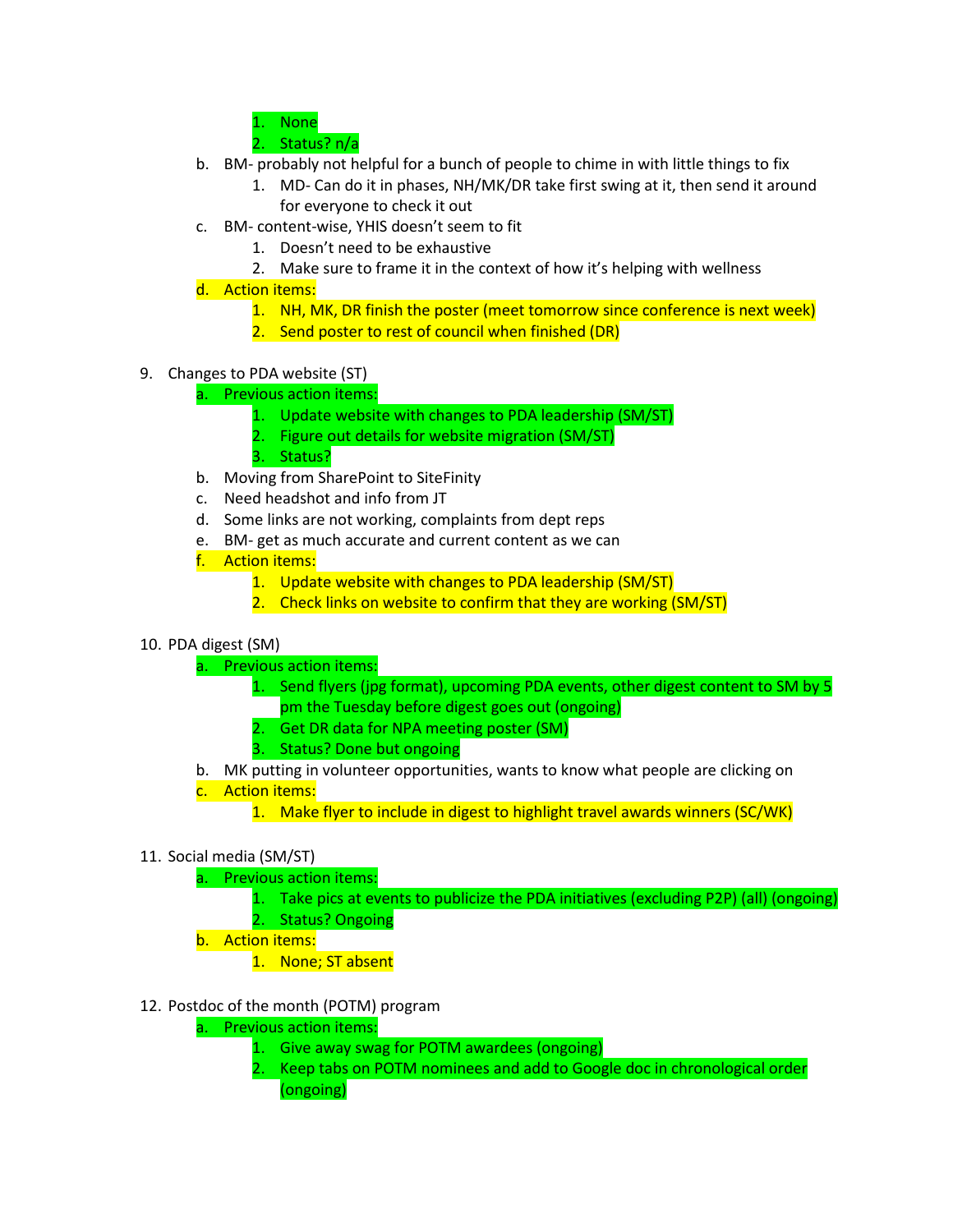3. Put POTM headshots on PDA drive (SM)

- 4. Status? Done
- b. Eligibility?
- c. Switch to random number method
- d. One nomination per person that nominates you
- e. Increases your chances if more people nominate you
- f. BM- think about difficulty of getting chosen as POTM, odds decrease as more people get added; keep in mind for the future
- g. DR- how to choose? Difficult if it's seen as merit-based, not everyone gets a Nature publication
	- 1. BM- it's ok to be chosen just if someone was supportive of someone else
- h. Tell postdocs to tag us on their publications and we can retweet/publicize
- i. Queue:
	- 1. SM removed the timestamp component from the Google doc to allow it to be sorted more efficiently- needs to be kept in chronological order
		- 1. Can add it back if needed but rare that it's that close
	- 2. We are going to need to develop a rubric to decide who gets chosen- 6 POTM in the queue, gets us to October (we're not on the council anymore)

## j. Action items:

1. Develop SOP for random choosing of POTM (SM)

## 13. Departmental reps program

- a. Previous action items:
	- 1. Plan a meeting with departmental reps to debrief and answer questions (DR/IC)
	- 2. Put new postdoc packet on Google drive (MK)
	- 3. Status? Done
- b. Update on March meeting
	- 1. Number of reps is down to 27, need to get new reps for depts missing a rep
	- 2. Feedback from meeting: biggest concern was, why did it take so long?
- c. Send out a number of announcements to that slack channel
- d. Give out something special to dept reps at the town hall
	- 1. SM- would they notice something like a different lanyard?
- e. Action items:
	- 1. Sort through feedback and report back to reps (DR)
	- 2. Send new postdoc email lists to dept reps (DR/JT)

### **Postdoc Engagement:**

- 14. Coffee hour
	- a. Previous action items:
		- 1. Donuts for next coffee hr (DR)
		- 2. Status? Done but ongoing
	- b. Upcoming 4/11 9:30-10:30 am
	- c. Last year averaged 17.6 attendees at each; this year is at 24.6, exceeded SMART goals of 22
		- 1. Coffee and donuts helped a lot
	- d. Action items:
		- 1. None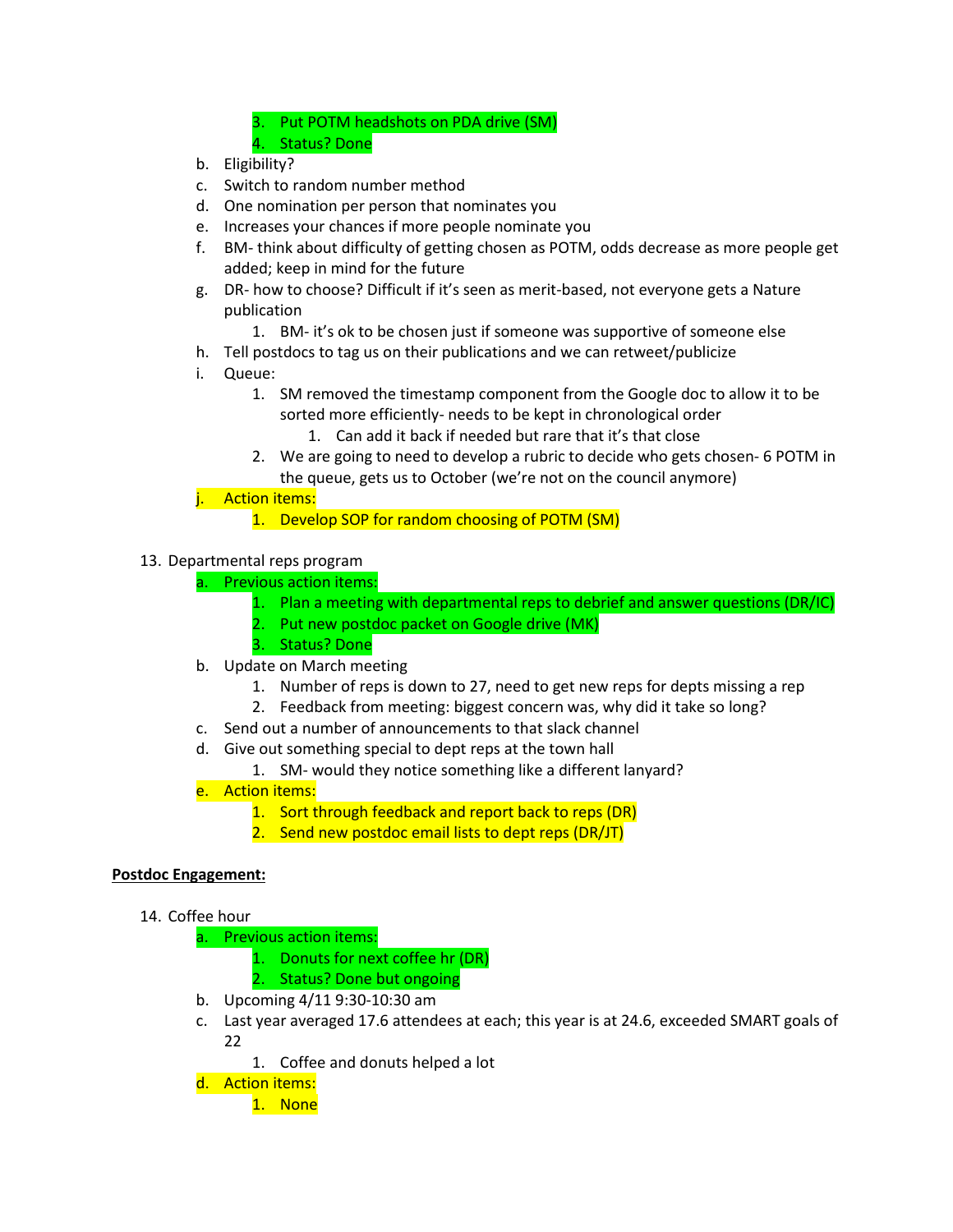## 15. Happy hour

- a. Previous action items:
	- 1. None
	- 2. Status? n/a
- b. Next is TODAY 4/4 at 4 pm
- c. Goal is to increase numbers by 10, current average is 12.3
- d. Budget for appetizers- fairly set in stone for the remainder of this year but might need to increase amount for next year
- e. Increase executive board involvement
	- 1. Helped that a lot of executive board went last time to support it
- f. Action items:
	- 1. Continue support for PDEC events (all)
- 16. International/Diversity Officer update (MF) (?)
	- a. Previous action items:
		- 1. None
			- 2. Status? n/a
	- b. MF- still navigating and identifying what the IDO role is
	- c. In the welcome kit, add information that is useful for international postdocs
		- 1. BM- partner with ISSS so we can get it from multiple places
		- 2. Need to be careful not to provide things like tax info, applying for different visa status, what grants can be applied for with differing green card statuses (direct to ORDE)
			- 1. If you tell them the area you work in and your visa status, they will pull a list of grants that you could be eligible for
		- 3. Make slack channel where more senior postdocs could give info and advice to new domestic/international postdocs
			- 1. Not for this year, but add guidelines for next year
	- d. Action items:
		- 1. Contact ISSS to discuss what to put in new postdoc packet (MF)

# 17. Young Hands in Science update

### a. Previous action items:

- 1. Promote YHIS to faculty to get them involved (all) (ongoing)
- 2. Post YouTube links for 5-min training videos in digest (SM)
- 3. Evaluate schedules to see if any in PDA can volunteer their lab for students to come tour the lab; contact MK if possible (all)
- 4. Status? Done but ongoing
- b. YHIS volunteers
- c. Goal was to do 6 visits this year; have 6 done + 5 more scheduled
	- 1. Starting to get volunteer fatigue
	- 2. Now have 5 videos of scientists explaining their research
		- 1. Trying to increase diversity bc all videos so far have been Caucasian
- d. Action items:

1. Put upcoming dates in slack channel to see if channel can help (MK)

### **Career Development:**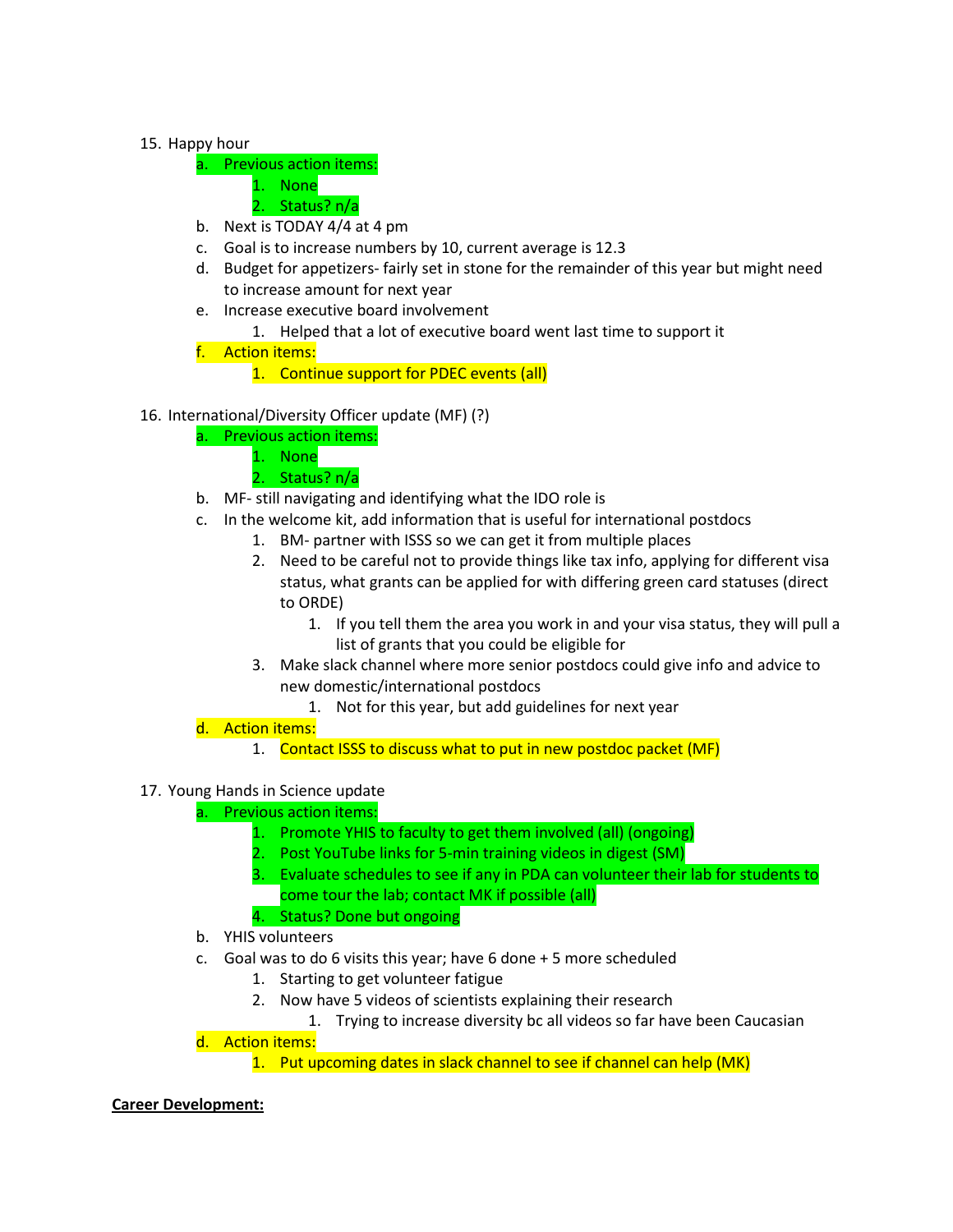# 18. Seminar series update (NH)

a. Previous action items:

- 1. Include seminar titles in digest flyer (SM) (ongoing)
- 2. Consider asking Promega for additional \$ for pizza (NH)
- 3. Include seminar series in announcements to grad students (?) (BM)
- 4. Status? (Done) No need to ask for more \$, BM is including seminar series in announcements to students
- b. Attendance update for the year
	- 1. SMART goal was to increase 50% but attendance is at 109%, 33 people attending each seminar
	- 2. October is always a slow month
	- 3. Getting good diversity across departments with 20% of attendees coming from speaker's home departments
	- 4. A lot of openings this spring so maybe divide into two periods of speaker sign-up 1. Long time between offering to present and having to actually do it
- c. Vibha Jha- emails from PDA go into spam, can you send it to dept reps then have them send along?

1. BM- be careful with this bc it's annoying to get same info from multiple sources d. Action items:

1. Incorporate info on speaker sign-ups into SOP for next PDA council (NH)

## 19. Travel awards update (WK/SC) (?)

- a. Previous action items:
	- 1. Identify faculty members who might serve as reviewers (all) (ongoing)
	- 2. Fix website and other avenues that publicize submission cycles and important deadlines (SM/ST)
	- 3. Prepare applications to have same language for judges and applicants for next cycle (SC/WK)
	- 4. Status? Website needs to be double checked for link fidelity and dates, SC/WK plan to update application language prior to next cycle
- b. Cycle just ended; 7 awards so 30% success rate, made a flyer to advertise in digest
- c. Next cycle will be June 30
- d. Next cycle will end right before next PDA council will take over so make sure that everything is consistent
- e. SC- didn't know that being on travel award committee makes you ineligible to get the travel award; make sure to let incoming committees know
	- 1. BM- perceived conflict of interest
- f. Action items:
	- 1. Incorporate info on travel award committee ineligibility for travel awards into SOP for next PDA council (SC/WK)
- 20. PDRD update (JM)
	- a. Previous action items:
		- 1. Decide how to measure faculty involvement in PDRD; what's the metric? (all) (ongoing)
		- 2. Create PDRD blurb to include in packet for new postdocs at orientation (JM)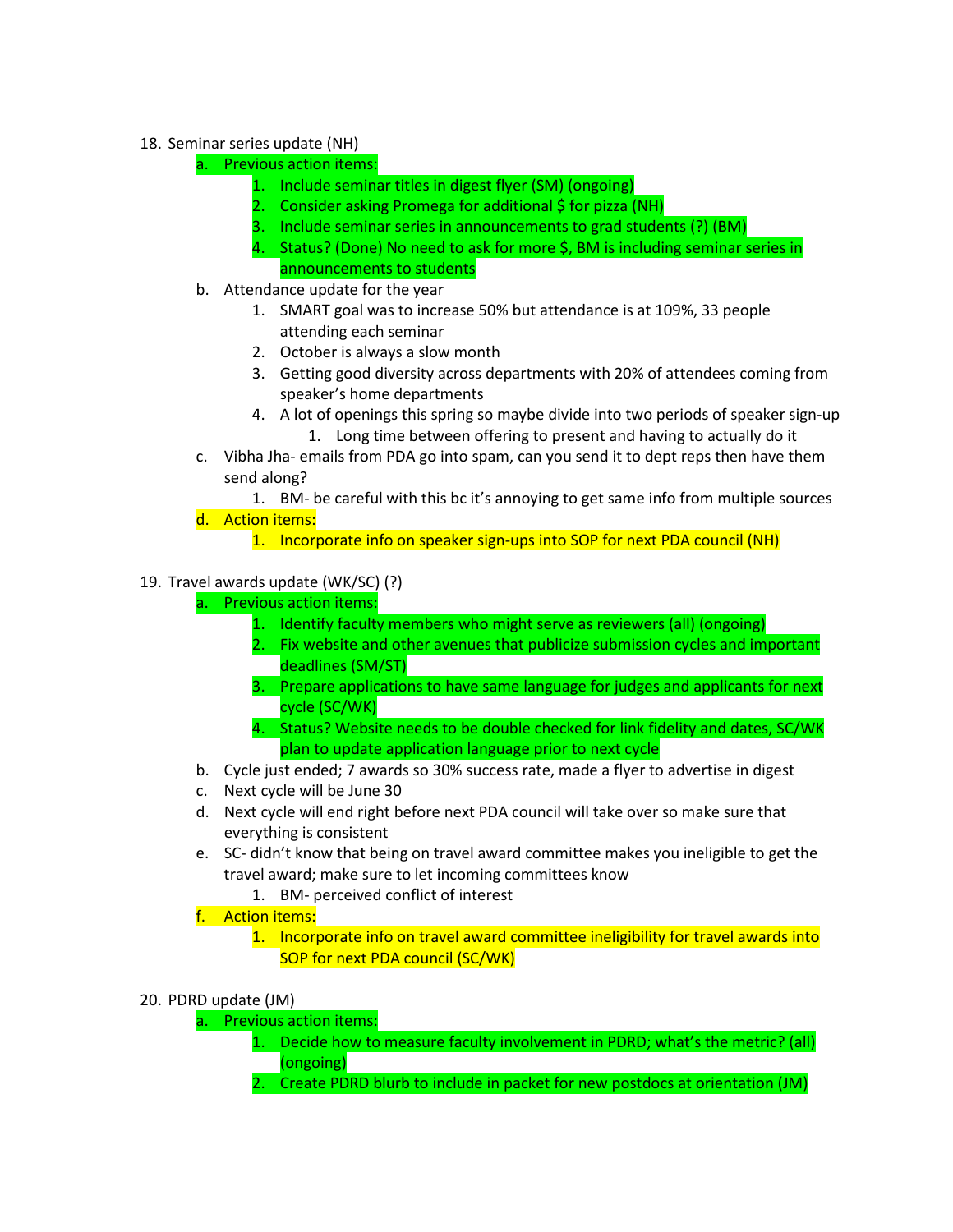- 3. Look into whether gift cards need to be reported for tax purposes/ how they affect paycheck distribution (BM) 4. Status? ??
- b. Design winner was chosen- not a postdoc- JM to send around so people can see c. Action items:
	- 1. Send PDRD design winner to SM to include in digest (SM)

### **Other PDA Projects:**

- 21. 2019-2020 PDA executive council
	- a. Previous action items:
		- 1. None
		- 2. Status? n/a
	- b. Action items:
		- 1. Be on the lookout for people who could take over your positions for next year (all)

### **New Business:**

- 22. Motion to create an ad hoc policy committee
	- a. Previous action items:
		- 1. None
		- 2. Status? n/a
	- b. DR spoke about this at dept rep meeting and there was interest
	- c. Want to create a committee to address a list of issues:
		- 1. Consistency with NIH pay policies (minimum stipend levels from NIH)
			- 1. Inconsistency with when it starts vs when it takes effect
			- 2. BM- there is no formal date on when you can get pay increase
			- 3. JM- there is too much ambiguity, want to make a policy to eliminate the fuzziness
			- 4. BM- depends how you're funded (R01 vs fellowship), grant is awarded and NIH determines level of experience, never going to be a situation where everyone lines up at the same time (has a new reappointment)
			- 5. There's a big green button on the bottom of the latest postdoc evaluation that says you must pay postdocs at the minimum NIH stipend level for their experience
		- 2. Maternity leave
			- 1. Currently talking with WiSTEM about parental leave

d. Action items:

1. None

- 23. PDA support for Science in the News (?)
	- a. Previous action items:
		- 1. Determine how to purchase equipment; submit receipts vs BM to purchase internally (DR/BM)
		- 2. Status? ??
	- b. Action items: